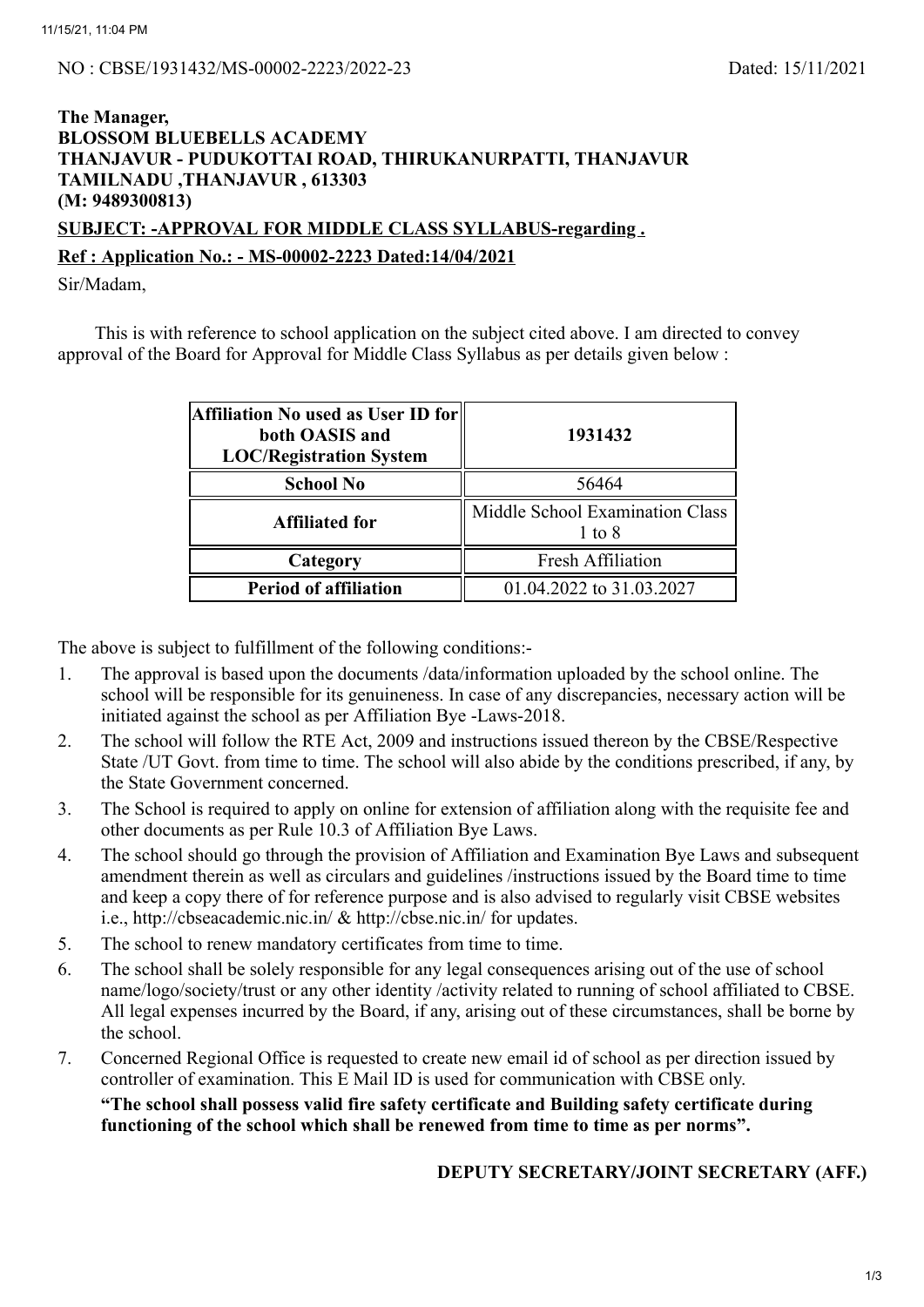## **ENROLMENT TABLE**

| SN                                                                                                                                                                                  | <b>Location of School</b>                                                                                       | Campus area          | <b>Affiliation</b><br><b>Allowed</b>                                                                                                                                                                                              | <b>Optimum No. of Sections</b> |  |  |
|-------------------------------------------------------------------------------------------------------------------------------------------------------------------------------------|-----------------------------------------------------------------------------------------------------------------|----------------------|-----------------------------------------------------------------------------------------------------------------------------------------------------------------------------------------------------------------------------------|--------------------------------|--|--|
|                                                                                                                                                                                     |                                                                                                                 |                      |                                                                                                                                                                                                                                   | (From classes I/VI to X/XII)   |  |  |
| A                                                                                                                                                                                   | Areas/Cities mentioned in clause<br>3.6                                                                         | $1600$ sqm           | Up to Class-X<br>only                                                                                                                                                                                                             | $ 10\rangle$                   |  |  |
| B                                                                                                                                                                                   | Areas/Cities mentioned in clause<br>3.6                                                                         | $2400$ sqm           | Up to Class-XII                                                                                                                                                                                                                   | 24                             |  |  |
| C                                                                                                                                                                                   | Areas/Cities mentioned in clause<br>3.6                                                                         | 3200 sqm             | Up to Class-XII                                                                                                                                                                                                                   | 28                             |  |  |
| D                                                                                                                                                                                   | Class-X Cities (Clauses 3.5) and<br>Areas mentioned in clause 3.7                                               | $2000$ sqm           | Up to Class-X<br>only                                                                                                                                                                                                             | $ 10\rangle$                   |  |  |
| ΙE                                                                                                                                                                                  | Class-X Cities (Clauses 3.5) and<br>Areas mentioned in clause 3.7                                               | $3000$ sqm           | Up to Class-XII                                                                                                                                                                                                                   | 24                             |  |  |
| $\vert$ F                                                                                                                                                                           | Class-X Cities (Clause 3.5) and<br>Areas mentioned in clause 3.7 and<br>Areas/Cities mentioned in clause<br>3.4 | $ 4000 \text{ sqm} $ | Up to Class-XII                                                                                                                                                                                                                   | 28                             |  |  |
| G                                                                                                                                                                                   | Pan India (Clause 3.3)                                                                                          | $6000$ sqm           | Up to Class-XII                                                                                                                                                                                                                   | 38                             |  |  |
| ΙH                                                                                                                                                                                  | Pan India (Clause 3.2)                                                                                          | $8000$ sqm           | Up to Class-XII                                                                                                                                                                                                                   | 48                             |  |  |
| I                                                                                                                                                                                   | Pan India (Clause 3.2)                                                                                          | $>8000$ sqm          | Up to Class-XII<br>The number of sections shall be restricted in<br>accordance with 'H' above with land<br>requirement unit scaled down to 2000 square<br>meters i.e. 12 sections for every 2000 square<br>meter additional land. |                                |  |  |
| The total number of sections taken together for classes XI and XII should not be more than 1/3 of<br>optimum number of section allowed on the basis of land holding for any school. |                                                                                                                 |                      |                                                                                                                                                                                                                                   |                                |  |  |
| The number of sections and students shall be restricted as per the actual facilities in the school.                                                                                 |                                                                                                                 |                      |                                                                                                                                                                                                                                   |                                |  |  |
| feet                                                                                                                                                                                | For class rooms of size less than 500 sq feet the enrolment shall be 0.08 X size of class rooms in sq           |                      |                                                                                                                                                                                                                                   |                                |  |  |

**Important Notes :** 1. The total number of section of the school shall be restricted to 24 (As per prescribed dimension) as per the number of class rooms reported during inspection and further increase shall be subjected to specific approval of the Board on the basis of the request of the school as per affiliation bye laws. 2. The school is required to conduct training programme for its teachers and maintain the record. 3. The school is required to shift library in bigger room with minimum size of 112 sqm. 4. The school is required to construct the partition in boys urinals. 5. The school is required to renew all the mandatory certificates time to time. 6. The school is directed not to remove the videography link in future School is required to appoint special educator & wellness teacher as per affiliation bye laws.

> *This is an electronically generated document. It does not need any signature. To verify the authenticity of the document , please visit [\(http://www.saras.cbse.gov.in/saras/AffiliatedList/ListOfSchdirReport\)](http://www.saras.cbse.gov.in/saras/AffiliatedList/ListOfSchdirReport).*